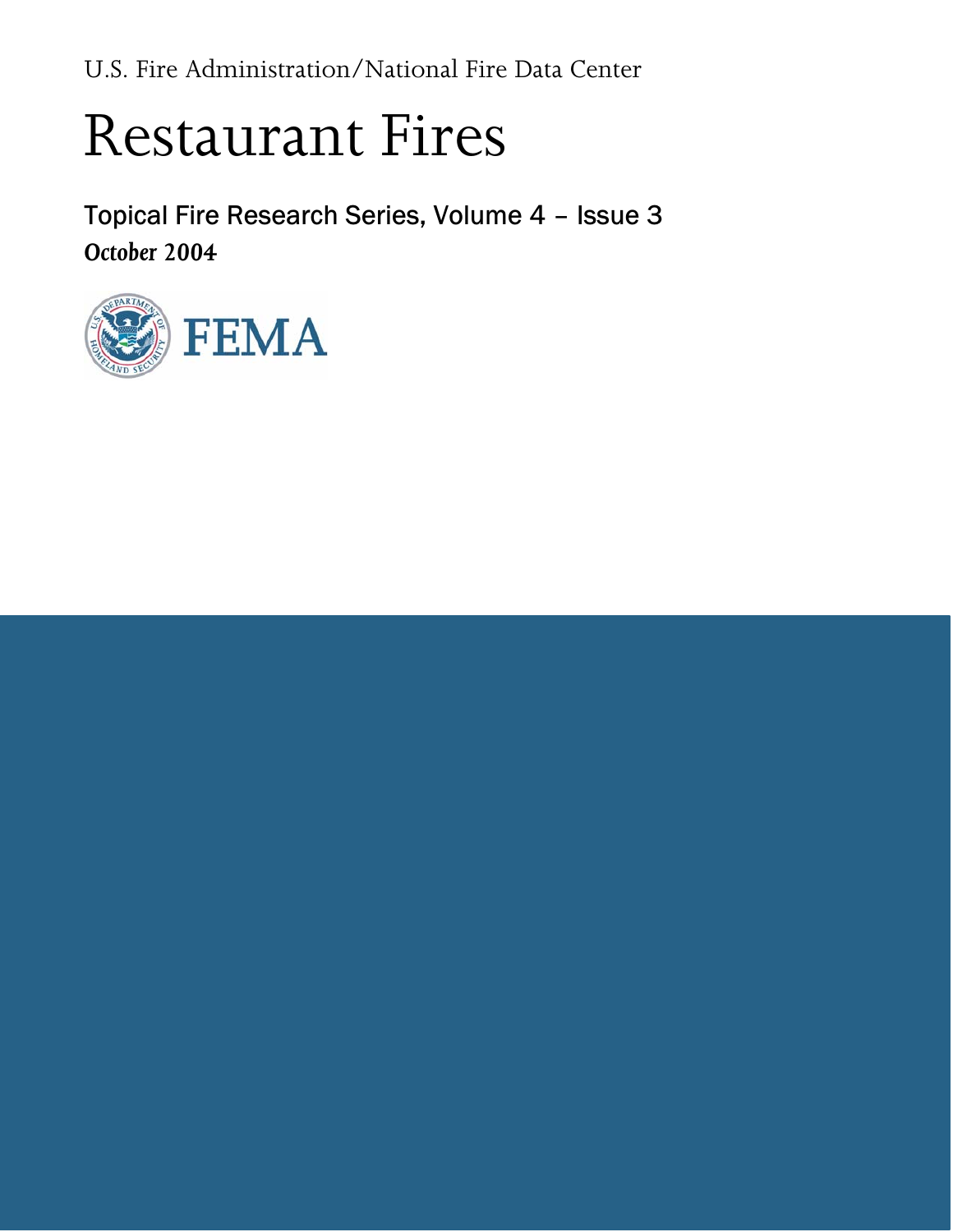# TOPICAL FIRE RESEARCH SERIES

<span id="page-1-0"></span>

## Restaurant Fires

October 2004 Volume 4, Issue 3

#### Findings

- In 2002, an estimated 7,100 restaurant structure fires were responsible for 108 civilian fire injuries and \$116 million in property loss.
- Less than one-third of restaurant structure fires occurred in an area that was known to have a fire alarm, and less than half of fires occurred in an area with an automatic extinguishment system, such as automatic sprinklers.
- Approximately 64% of restaurant structure fires were caused by cooking, followed by heating (10%) and incendiary or suspicious activities (5%).
- Cooking materials (grease, oil) were the most frequent items first ignited.
- Restaurant fires were confined to the object first ignited in 70% of incidents.

Restaurants pose unique fire risks as they gather potentially large numbers of customers at one time, while engaging in cooking activities that inherently pose the risk of fire. This topical report examines the causes and characteristics of reported restaurant structure fires in 2002 and compares such characteristics with those of all non-residential structure fires.<sup>1</sup> There were an estimated 7,100 fires in 2002,<sup>2</sup> resulting in an estimated 108 injuries and \$116 million in property loss.3 Although this report contains no estimates of deaths from restaurant fires for 2002, the potential for fire fatalities exists in any building or property where people congregate.

Fires in restaurants caused more property damage per fire than the average structure fire (Figure 1), but less property damage than the average non−residential structure fire. This less−than−average property loss is due to the large number of cooking fires that were confined to the cooking vessel (41% of all restaurant fires) and resulted in small or no-loss fires. Also, restaurant kitchens are usually equipped with fire extinguishers so that fires are often extinguished before severe property damage is incurred. The average number of deaths and injuries per 1,000 fires was considerably less than the average structure fire, which includes residential homes, but similar to the casualty rates for non−residential structures.

| FIGURE 1. LOSS MEASURES IN RESTAURANT FIRES |                        |                                           |                     |  |
|---------------------------------------------|------------------------|-------------------------------------------|---------------------|--|
| Loss<br>Measure                             | <b>Structure Fires</b> | Non-Residential<br><b>Structure Fires</b> | Restaurant<br>Fires |  |
| \$ Loss/Fire                                | \$14.279               | \$21,857                                  | \$15,570            |  |
| Fatalities/1,000 Fires                      | 5.2                    | 1.1                                       |                     |  |
| Injuries/1,000 Fires                        | 30.8                   | 14.8                                      | 17.0                |  |

Source: NFIRS 5.0 only

U.S. Department of Homeland Security • Federal Emergency Management Agency United States Fire Administration . National Fire Data Center Emmitsburg, Maryland 21727 [http://www.usfa.fema.gov/inside−usfa/nfdc/pubs/tfrs.shtm](http://www.usfa.fema.gov/inside%E2%88%92usfa/nfdc/pubs/tfrs.shtm)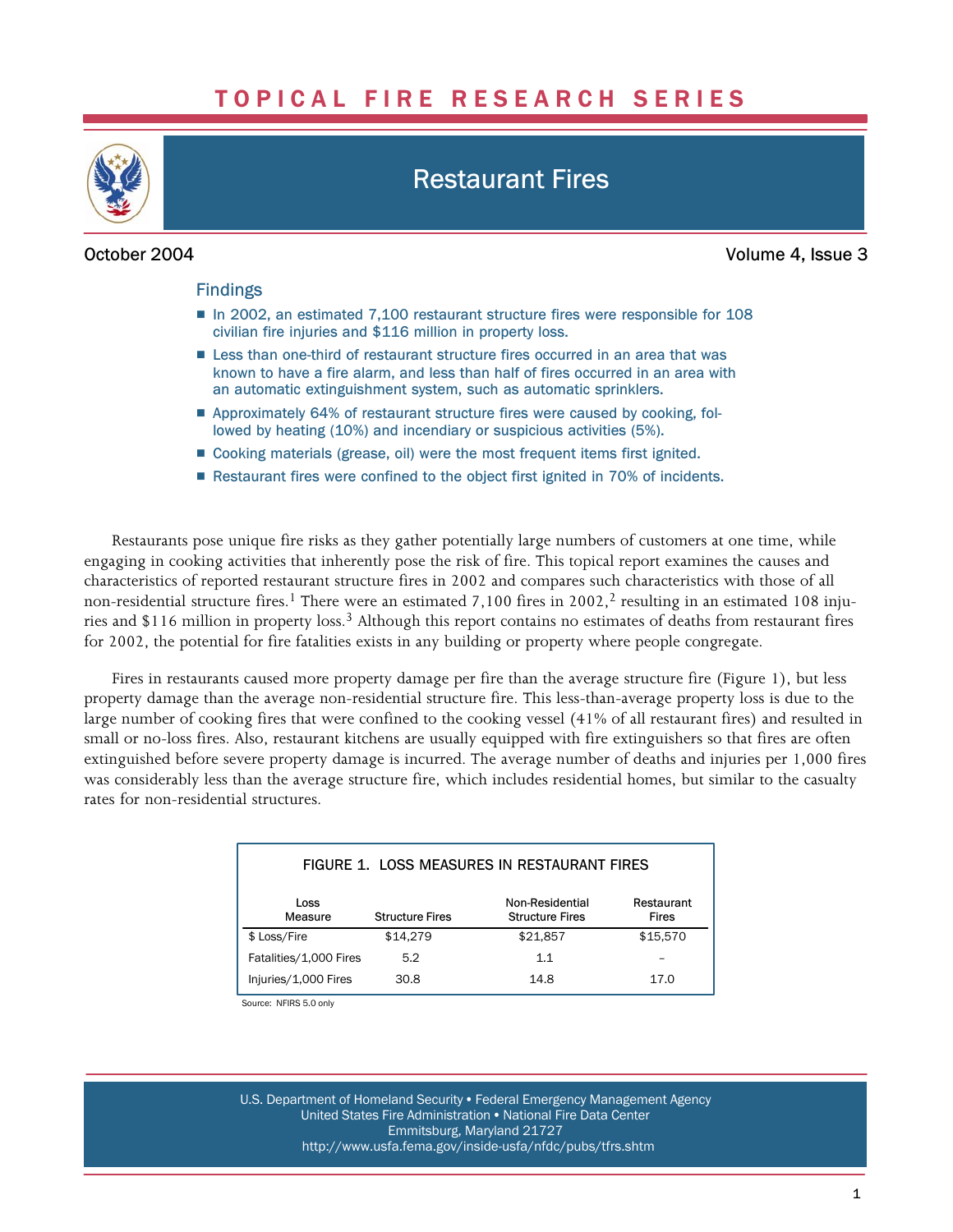#### CAUSES OF RESTAURANT FIRES

Not surprisingly, cooking was the primary cause of restaurant fires in 2002, responsible for 64% of structure fires in restaurants. Of these fires, 89% were confined to the object of origin. As shown in Figure 2, heating was the second leading cause with 10%, followed by incendiary or suspicious, electrical distribution, appliance or air conditioning fires, and other heat, flame, or spark. This contrasts with the estimated causes for all non−residential structure fires, where cooking was the cause of 22% of fires, and incendiary or suspicious fires caused 19% of fires.

| FIGURE 2. LEADING CAUSES OF RESTAURANT FIRES<br>(percent) |                           |                         |  |  |
|-----------------------------------------------------------|---------------------------|-------------------------|--|--|
| Cause                                                     | All Non-Residential Fires | <b>Restaurant Fires</b> |  |  |
| Cooking                                                   | 21.6                      | 64.2                    |  |  |
| Heating                                                   | 9.8                       | 9.9                     |  |  |
| Incendiary/Suspicious                                     | 18.7                      | 5.2                     |  |  |
| <b>Electrical Distribution</b>                            | 3.9                       | 4.2                     |  |  |
| Appliances, A/C                                           | 3.5                       | 4.2                     |  |  |
| Other Heat, Flame, Spark                                  | 9.6                       | 4.2                     |  |  |

Source: NFIRS 5.0 only

#### RESTAURANT STRUCTURE FIRES BY TIME OF DAY

Restaurant structure fires have a unique incidence pattern, coinciding with the daily cycles of the restaurant business. These fires are lowest between midnight and 4 a.m. when most restaurants are closed (Figure 3), although the peak period of incendiary or suspicious fires is between midnight and 2 a.m. The daily peak is between 9 and 10 a.m. as cooking fires ramp up along with smaller increases in heating and other fires. Cooking fires peak in the 10 a.m. hour, indicating that many cooking fires may be associated with prep−work before lunch. For comparison, all non−residential structure fires peak during the mid− to late−afternoon period, during the height of normal business hours, and residential structure fires peak between 6 and 7 p.m. when many people are at home cooking dinner.



#### MATERIALS AND EQUIPMENT INVOLVED

Cooking materials were the most frequent item first ignited (33%) in all restaurant structure fires in 2002.4 Grease (including butter, fat, and lard) and cooking oil fires were particularly notable as the type of material ignited in 68% of cooking fires. The three primary types of equipment involved in restaurant cooking fires were deep fryers (31%), cooking ranges (18% combined), and cooking grills (11%). After cooking materials, electrical wiring was the second most frequent item first ignited (8%) in restaurant fires.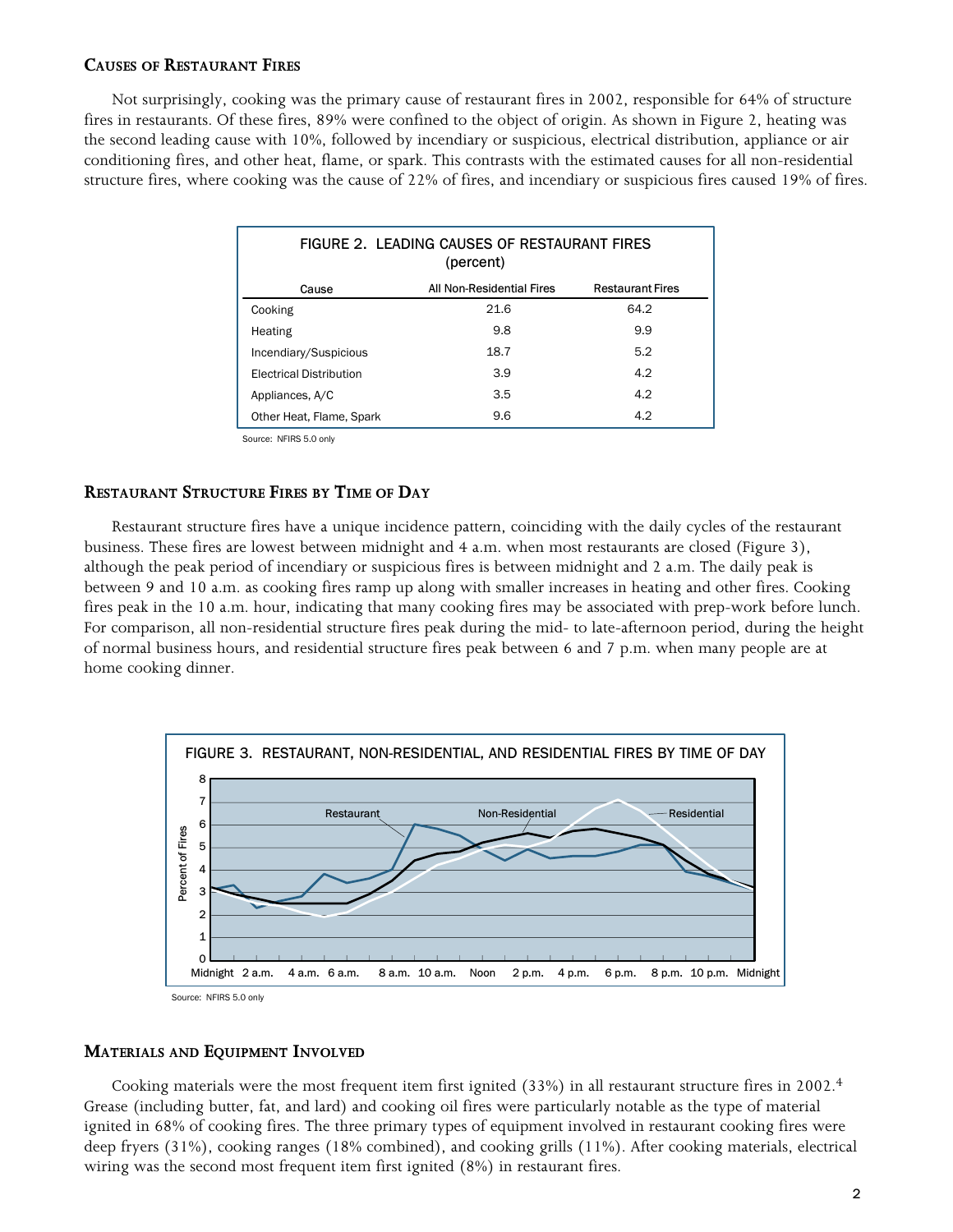#### SMOKE ALARMS AND EXTINGUISHMENT SYSTEMS

An estimated 54% of restaurant structure fires in 2002 took place in an area with no automatic extinguishing system (AES), such as automatic sprinklers. For fire alarms, as shown in Figure 4, an alarm was present and operated in less than one−quarter of restaurant structure fires in 2002. No alarm was present in 18% of restaurant structure fires. The presence of an alarm was unknown in half of the reported fires.



#### FIRE SPREAD

In approximately 70% of restaurant structure fires, the fire was confined to the object where the fire first ignited, such as a deep fryer or a trash can, and did not spread further into the room. In an additional 15% of restaurant fires, the fire spread beyond the object ignited but was contained in the room of origin.

#### FIRE SUPPRESSION

Previous examinations of NFIRS data have indicated that restaurant fires were often extinguished by fire extinguishers (35% of incidents).5 Hose lines operated by fire departments extinguished another 35% of fires. Twelve percent of fires were self-extinguished, and 9% were extinguished by makeshift aids.<sup>6</sup> Finally, AESs extinguished 6% of restaurant fires.

#### **REGULATIONS**

Restaurants are regulated under an assortment of codes. Although most local jurisdictions or states have established fire−safety building codes that affect restaurants, some national associations like the National Fire Protection Association have recommended standardized regulations regarding restaurant fire and life safety. NFPA 96: Standard on Ventilation Control and Fire Protection of Commercial Cooking Operations is an established guideline regarding and often recognized as the governing standard on fire safety in commercial kitchens, which covers many of the operations of the commercial kitchen including exhaust and grease removal systems, fire−extinguishing equipment in restaurant kitchens, and the maintenance and cleaning of such equipment.

#### **EXAMPLES**

August 2, 2001: A fire that started in the deep fat fryer of a St. Petersburg, FL restaurant caused \$50,000 in damage. The restaurant was 3 months overdue for routine cleaning of its chimney and hood, which also ignited and fueled the flames.7

January 1, 2001: An early morning fire at a fast food restaurant in Columbia, MO caused \$900,000 in damages. The fire, which was caused by grease−laden vapors in an exhaust hood over a charbroiler, took about 3 hours to control. Firefighters used  $100,000$  gallons of water by the time the fire was under control.<sup>8</sup>